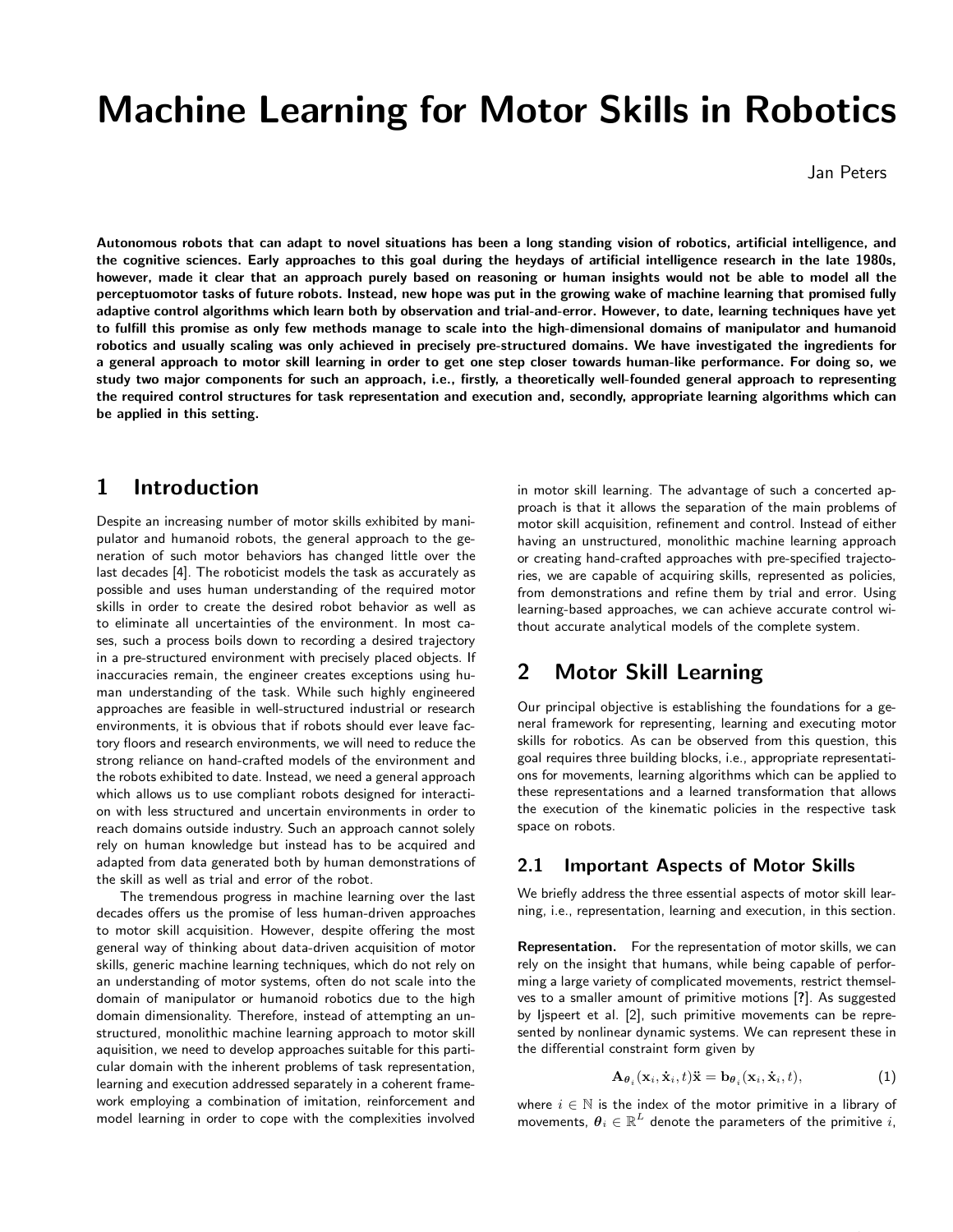

Abbildung 1: This figure illustrates our general approach to motor skill learning by dividing it into motor primitive and a motor control component. For the task execution, fast policy learning methods based on observable error need to be employed while the task learning is based on slower episodic learning.

 $t$  denotes time and  $\mathbf{x}_i.\mathbf{\dot{x}}_i.\mathbf{\ddot{x}}_i \in \mathbb{R}^n$  denote positions, velocities and accelerations of the dynamic system, respectively.

**Learning.** Learning basic motor skills $^1$  is achieved by adapting the parameters  $\theta_i$  of motor primitive i. The high dimensionality of our domain prohibits the exploration of the complete space of all admissible motor behaviors, rendering the application of machine learning techniques which require exhaustive exploration impossible. Instead, we have to rely on a combination of supervised and reinforcement learning in order to aquire motor skills where the supervised learning is used in order to obtain the initialization of the motor skill while reinforcement learning is used in order to improve it. Therefore, the aquisition of a novel motor task consists out of two phases,i.e., the 'learning robot' attempts to reproduce the skill acquired through supervised learning and improve the skill from experience by trial-and-error, i.e., through reinforcement learning.

Execution. The execution of motor skills adds another level of complexity. It requires that a mechanical system

$$
\mathbf{u} = \mathbf{M}(\mathbf{q}, \dot{\mathbf{q}}, t)\ddot{\mathbf{q}} + \mathbf{F}(\mathbf{q}, \dot{\mathbf{q}}, t),
$$
 (2)

with a mapping  $x_i = f_i(q, \dot{q}, t)$  can be forced to execute each motor primitive  $\mathbf{A}_i \ddot{\mathbf{x}}_i = \mathbf{b}_i$  in order to fulfill the skill. The motor primitive can be viewed as a mechanical constraint acting upon the system, enforced through accurate computation of the required forces based on analytical models. However, in most cases it is very difficult to obtain accurate models of the mechanical system. Therefore it can be more suitable to find a policy learning approach which replaces the control law based on the hand-crafted rigid body model. In the thesis [3], we follow this approach which forms the basis for understanding motor skill learning.

## 2.2 Resulting Approach

As we have outlined before, we require an appropriate general motor skill framework which allows us to separate the desired task-space movement generation (represented by the motor primitives) from movement control in the respective actuator space. Based on the understanding of this transformation from an analytical point of view on robotics, we present a learning



Abbildung 2: (a) Anthropomorphic SARCOS Master Arm used as simulated system and in progress of actual robot evaluations. (b) Tracking performance for a planar figure-8 pattern for the simulated SARCOS Master arm.

framework for task execution in operational space. For doing so, we have to consider two components, i.e., we need to determine how to learn the desired behavior represented by the motor primitives as well as the execution represented by the transformation of the motor primitives into motor commands. We need to develop scalable learning algorithms which are both appropriate and efficient when used with the chosen general motor skill learning architecture. Furthermore, we require algorithms for fast immediate policy learning for movement control based on instantly observable rewards in order to enable the system to cope with real-time improvement during the execution. The learning of the task itself on the other hand requires the learning of policies which define the long-term evolution of the task, i.e., motor primitives, which are learned on a trial-by-trial basis with episodic improvement using a teacher for demonstration and reinforcement learning for self-improvement. The resulting general concept underlying [3] is illustrated in Figure 1.

#### 2.3 Novel Learning Algorithms

As outlined before, we need two different styles of policy learning algorithms, i.e., methods for long-term reward optimization and methods for immediate improvement. Thus, we have developed two different classes of algorithms in [3], i.e., the Natural Actor-Critic and the Reward-Weighted Regression.

Natural Actor-Critic. The Natural Actor-Critic algorithms [3] are the fastest policy gradient methods to date and "the current method of choice" [1]. They rely on the insight that we need to maximize the reward while keeping the loss of experience constant, i.e., we need to measure the distance between our current path distribution and the new path distribution created by the policy. This distance can be measured by the Kullback-Leibler divergence and approximated using the Fisher information metric resulting in a natural policy gradient approach. This natural policy gradient has a connection to the recently introduced compatible function approximation, which allows to obtain the Natural Actor-Critic. Interestingly, earlier Actor-Critic approaches can be derived from this new approach. In application to motor primitive learning, we can demonstrate that the Natural Actor-Critic outperforms both finite-difference gradients as well as 'vanilla' policy gradient methods with optimal baselines.

 $1$  Learning by sequencing and parallelization of the motor primitives will be treated in future work.